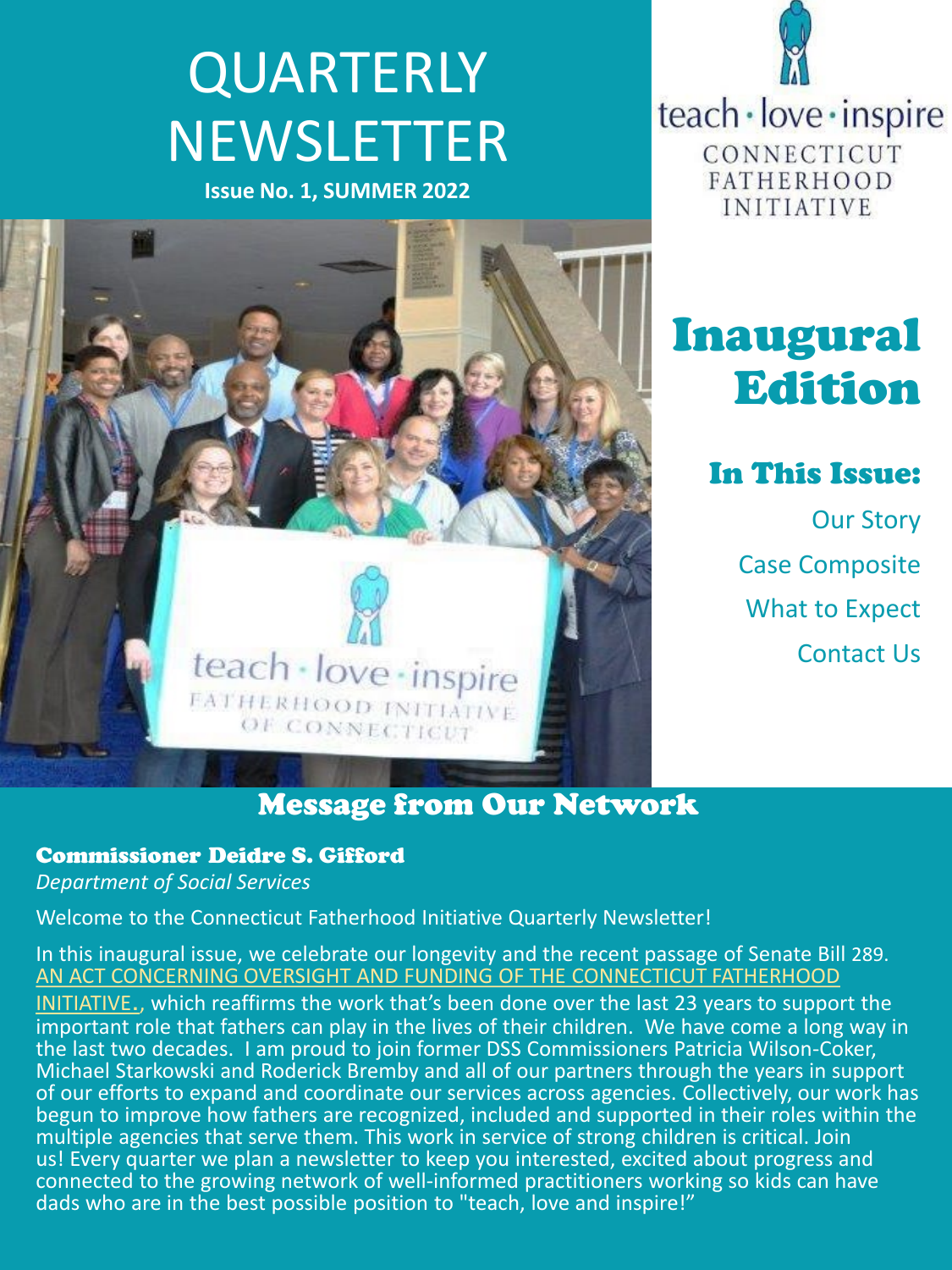# Who Are We?

If you are a part of a system serving fathers and families in CT, we are you! The Connecticut Fatherhood Initiative (CFI), is a statewide multi-agency collaboration, led by the Department of Social Services, working toward a common goal: to support children, mothers and fathers by focusing on the important influence of men who are or will be in fathering roles. CFI partners do this through systems change efforts as well as supporting direct services and programming for fathers, with a commitment to racial equity, gender equity and safe engagement of fathers with their children.

# Our Story

Children develop best when parents — whether they live with their children or not — are positively and proactively involved in their upbringing. Since the 1960s, rises in divorces, singleparent households and births to unmarried parents have shifted the landscape of many families beyond a single household. These dynamics impact how parents engage as their children grow. Policies and funding for services and resources that focus on households may leave parents who are not primary or custodial caregivers — most often fathers — without the support they may need to parent fully and effectively.

As key leaders at the local and state levels continued to see children who had been impacted by father-absence, they recognized this as a nonpartisan issue and the CT Fatherhood Initiative (CFI) formally began with the passage of legislation in 1999.

#### Milestones!

CFI has already celebrated many milestones of collaboration and systems change, including:

- CFI Strategic Plan
- Legislation for creation of CT
- Arrearage Adjustment Program
- Implementation of the DSS Fatherhood Program Certification **Process**
- Administrative modifications to child support orders for incarcerated parents
- Fatherhood Interagency Memorandum of Understanding among 15 state agency partners from both Executive and Judicial Branches

CFI promotes responsibility in fatherhood at multiple levels. It supports fathers in their personal responsibilities through programs and interventions. At the same time, the Initiative advocates for responsibility on the system level, working to identify and address barriers in policies and practices that hinder full involvement of fathers in all aspects of their children's lives.

CFI is also supported by the Commission on Women, Children, Seniors, Equity and Opportunity (CWCSEO) which informs and engages policy makers about constituent needs for women, children and their families, seniors and the African American, Asian Pacific-American, Latino and Puerto Rican populations in Connecticut.

#### To learn more about our story click [HERE](https://portal.ct.gov/Fatherhood/Core/About-Us)



Visit [http://www.211ct.org](http://www.211ct.org/) and search "fatherhood" in your area for programs/resources around the state or dial 2-1-1 from any phone to speak with Call Center representative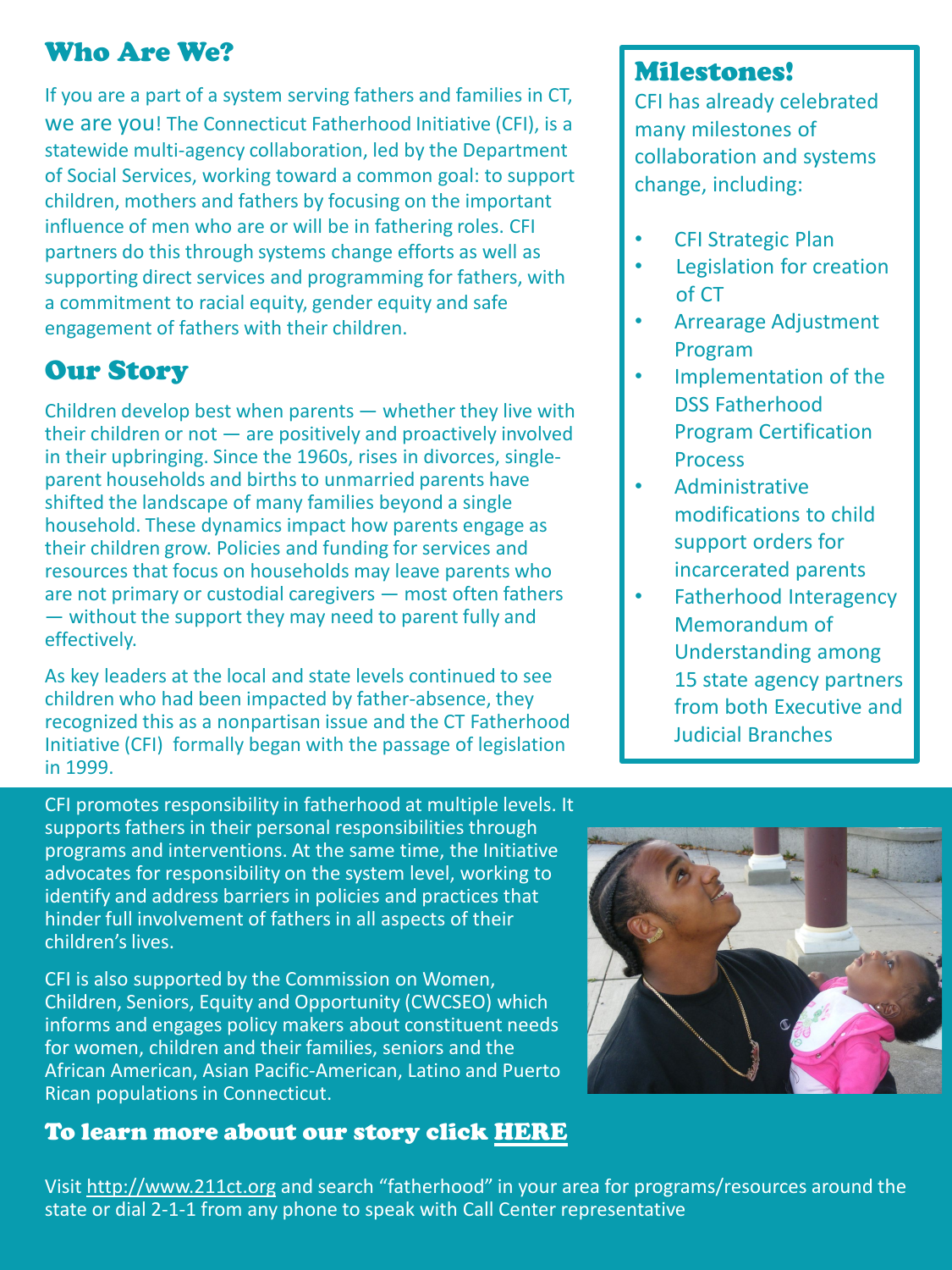## CFI Case Composite

The following case composite illustrates an example of how the different state systems work together to help fathers and families in Connecticut.

#### **SAM & MARY**

Sam is 20 years old and the father of a **two-year old that has recently been diagnosed with Autism.** He has a decent relationship with the child's mother, Mary who became pregnant while they were both still in high school. Because of this, Sam decided to drop out of high school to look for work in order to support his family and got married shortly after the baby was born. The couple are currently living together in her mother's basement but may soon be separating because of the discord created by the child's special needs.

**Sam is currently unemployed.** Due to not finding anything secure, **he has become depressed.** He has a clean record, but limited education. Mary is working full time at a grocery store and is struggling to find effective childcare. Sam has had trouble motivating himself lately since he is trying to find a job "that has a future". He does not provide care for his child since he was once "too rough" with his son and was **reported to protected services**  by his mother-in-law. Afterwards he decided to go live with relatives close by.

In part because of this incident, Sam has become estranged from his wife and her parents. He admits to being baffled by his child's behavior making him **feel "disconnected" from the baby's progress** and unable to provide competent care. Mary's family views him as "just lazy" and focuses on his "apparent inability" to fully shoulder the **expectations of his role to support his family.**

The CT Department of Children & Families are equipped with many resources for fathers and families and can refer outside resources if needed.

The CT Department of Labor can help Sam with his employment needs, resume building, interviewing skills, and more.

**CFI connects 15 state systems through an MOU**

The CFI Network & certified programs can assist Sam to work through his emotions and connect him to services that help him build a connection with his son.

Birth to Three and Early Childhood Education can assist Sam and Mary with their son's Autism needs which could include finding childcare.